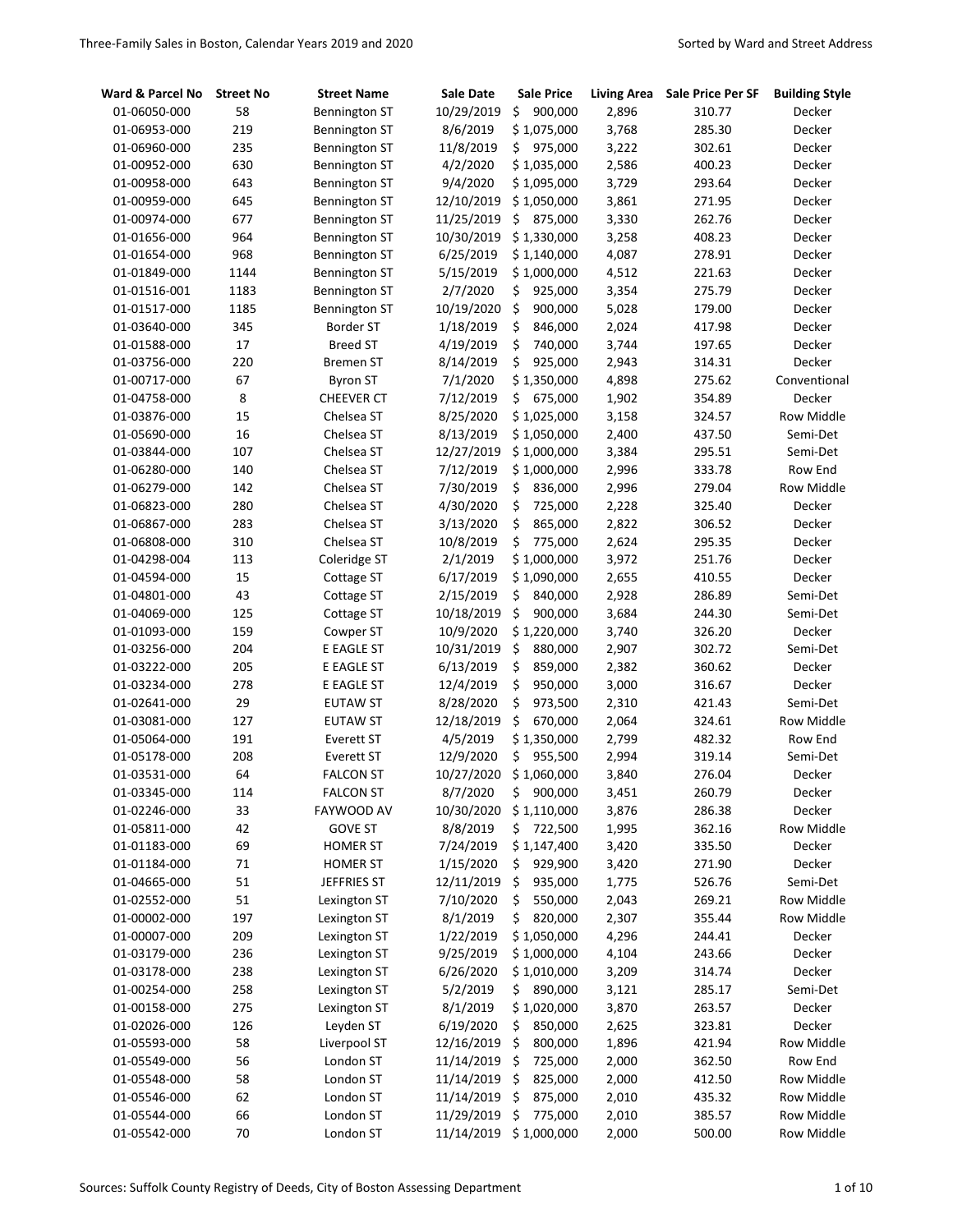| Ward & Parcel No | <b>Street No</b> | <b>Street Name</b>    | Sale Date  | <b>Sale Price</b> | <b>Living Area</b> | <b>Sale Price Per SF</b> | <b>Building Style</b> |
|------------------|------------------|-----------------------|------------|-------------------|--------------------|--------------------------|-----------------------|
| 01-05451-000     | 102              | London ST             | 6/6/2019   | 750,000<br>\$.    | 2,334              | 321.34                   | Row End               |
| 01-06158-000     | 183              | London ST             | 12/22/2020 | \$1,084,000       | 3,240              | 334.57                   | Decker                |
| 01-04476-000     | 91               | <b>Marginal ST</b>    | 10/16/2020 | \$<br>989,000     | 2,049              | 482.67                   | Row Middle            |
| 01-06038-000     | 159              | <b>Marion ST</b>      | 9/3/2020   | \$<br>969,445     | 2,487              | 389.80                   | Semi-Det              |
| 01-06498-000     | 186              | <b>Marion ST</b>      | 7/30/2020  | \$<br>749,900     | 1,690              | 443.73                   | <b>Row Middle</b>     |
| 01-03948-005     | 198              | Maverick ST           | 1/4/2019   | \$<br>840,000     | 3,347              | 250.97                   | Semi-Det              |
| 01-03948-000     | 200              | Maverick ST           | 7/1/2019   | \$1,000,000       | 3,774              | 264.97                   | Semi-Det              |
| 01-04140-000     | 280              | Maverick ST           | 10/30/2020 | \$1,110,000       | 4,356              | 254.82                   | Decker                |
| 01-05274-000     | 303              | Maverick ST           | 6/25/2019  | \$1,045,000       | 2,994              | 349.03                   | Decker                |
| 01-05933-000     | 288              | Meridian ST           | 6/7/2019   | \$1,100,000       | 3,888              | 282.92                   | Decker                |
| 01-02677-000     | 5                | MONMOUTH ST           | 11/30/2020 | \$<br>600,000     | 2,342              | 256.19                   | Semi-Det              |
| 01-00699-000     | 25               | <b>MOORE ST</b>       | 12/2/2020  | \$1,100,000       | 3,993              | 275.48                   | Decker                |
| 01-06396-000     | 15               | Morris ST             | 12/11/2019 | \$<br>780,000     | 2,709              | 287.93                   | Decker                |
| 01-06404-000     | 37               | Morris ST             | 5/22/2019  | \$<br>815,000     | 2,958              | 275.52                   | Decker                |
| 01-06415-000     | 44               | Morris ST             | 2/26/2019  | \$<br>685,000     | 2,466              | 277.78                   | Decker                |
| 01-06409-000     | 51               | Morris ST             | 9/21/2020  | \$<br>650,000     | 2,835              | 229.28                   | Decker                |
| 01-04840-001     | 3                | <b>MURRAY CT</b>      | 12/19/2019 | \$<br>735,000     | 2,316              | 317.36                   | Semi-Det              |
| 01-01917-000     | 84               | <b>ORIENT AV</b>      | 12/22/2020 | \$1,000,000       | 4,604              | 217.20                   | Conventional          |
| 01-06209-000     | 182              | Paris ST              | 11/10/2020 | \$<br>876,525     | 3,219              | 272.30                   | Decker                |
| 01-06196-000     | 224              | Paris ST              | 10/28/2020 | \$<br>910,000     | 2,673              | 340.44                   | Semi-Det              |
| 01-06796-000     | 331              | Paris ST              | 2/15/2019  | \$<br>660,000     | 1,791              | 368.51                   | Row Middle            |
| 01-06598-000     | 93               | PRINCETON ST          | 9/11/2020  | \$<br>950,000     | 2,732              | 347.73                   | Decker                |
| 01-06656-000     | 155              | PRINCETON ST          | 9/3/2020   | \$<br>920,000     | 3,216              | 286.07                   | Semi-Det              |
| 01-00047-000     | 208              | PRINCETON ST          | 8/9/2019   | \$<br>880,000     | 2,154              | 408.54                   | Row End               |
| 01-07013-000     | 215              | PRINCETON ST          | 7/2/2020   | \$<br>975,000     | 3,441              | 283.35                   | Decker                |
| 01-00199-000     | 270              | PRINCETON ST          | 3/29/2019  | \$1,020,000       | 3,681              | 277.10                   | Decker                |
| 01-00179-000     | 324              | PRINCETON ST          | 8/29/2019  | \$<br>685,000     | 2,059              | 332.69                   | Decker                |
| 01-03096-000     | 69               | PUTNAM ST             | 11/19/2019 | \$<br>800,000     | 2,668              | 299.85                   | Decker                |
| 01-06807-010     | 179              | <b>PUTNAM ST</b>      | 7/16/2019  | \$<br>985,000     | 2,942              | 334.81                   | Decker                |
| 01-07042-000     | 344              | Saratoga ST           | 10/30/2019 | \$1,140,000       | 4,412              | 258.39                   | Decker                |
| 01-00147-000     | 406              | Saratoga ST           | 6/18/2019  | \$<br>795,000     | 2,703              | 294.12                   | Row Middle            |
| 01-00143-000     | 414              | Saratoga ST           | 2/26/2020  | \$1,050,000       | 3,552              | 295.61                   | Decker                |
| 01-00136-000     | 428              | Saratoga ST           | 5/29/2019  | \$<br>825,000     | 3,474              | 237.48                   | Decker                |
| 01-00127-000     | 460              | Saratoga ST           | 1/25/2019  | \$<br>808,000     | 3,900              | 207.18                   | Decker                |
| 01-01018-000     | 827              | Saratoga ST           | 10/15/2020 | \$1,000,000       | 3,429              | 291.63                   | Decker                |
| 01-01028-000     | 853              | Saratoga ST           | 9/29/2020  | \$<br>980,000     | 2,916              | 336.08                   | Decker                |
| 01-01341-000     | 1052             | Saratoga ST           | 10/5/2020  | \$1,200,000       | 3,523              | 340.62                   | Decker                |
| 01-01242-000     | 1061             | Saratoga ST           | 5/2/2019   | \$1,150,000       | 4,797              | 239.73                   | Decker                |
| 01-00280-000     | 8                | Shelby ST             | 5/14/2019  | \$<br>830,000     | 2,142              | 387.49                   | Decker                |
| 01-01219-000     | 77               | ST ANDREW RD          | 5/10/2019  | \$1,287,500       | 3,435              | 374.82                   | Conventional          |
| 01-04909-000     | 304              | Sumner ST             | 8/2/2019   | \$<br>610,000     | 1,483              | 411.44                   | <b>Row Middle</b>     |
| 01-05108-000     | 492              | Sumner ST             | 10/1/2019  | \$<br>921,000     | 3,225              | 285.58                   | Decker                |
| 01-02864-000     | 64               | <b>Trenton ST</b>     | 12/12/2019 | \$<br>955,000     | 2,973              | 321.22                   | Semi-Det              |
| 01-03107-000     | 142              | <b>Trenton ST</b>     | 9/25/2019  | \$<br>750,000     | 2,637              | 284.41                   | Decker                |
| 01-03166-000     | 207              | <b>Trenton ST</b>     | 7/12/2019  | \$<br>850,000     | 2,148              | 395.72                   | Row End               |
| 01-03457-000     | 59               | W EAGLE ST            | 3/20/2019  | \$<br>735,000     | 2,214              | 331.98                   | Row Middle            |
| 01-03458-000     | 61               | W EAGLE ST            | 4/16/2020  | \$<br>815,000     | 2,214              | 368.11                   | Row Middle            |
| 01-04495-000     | 77               | Webster ST            | 7/11/2019  | \$<br>993,000     | 2,535              | 391.72                   | <b>Row Middle</b>     |
| 01-04546-000     | 129              | Webster ST            | 12/21/2020 | \$1,579,000       | 3,891              | 405.81                   | Semi-Det              |
| 01-04728-000     | 182              | Webster ST            | 4/11/2019  | \$1,300,000       | 3,751              | 346.56                   | Row End               |
| 01-04642-010     | 255              | Webster ST            | 10/30/2020 | \$1,375,000       | 2,870              | 479.08                   | Conventional          |
| 01-01760-000     | 9                | <b>WHITBY ST</b>      | 5/21/2019  | \$1,150,000       | 3,651              | 314.98                   | Decker                |
| 01-03205-000     | 118              | White ST              | 5/1/2019   | 937,000<br>\$.    | 3,138              | 298.56                   | Conventional          |
| 01-00585-000     | 26               | WORDSWORTH ST         | 9/17/2019  | \$<br>755,000     | 2,916              | 258.92                   | Decker                |
| 01-04320-001     | 175              | <b>WORDSWORTH ST</b>  | 7/23/2019  | \$<br>900,000     | 3,024              | 297.67                   | Conventional          |
| 02-00763-000     | 310              | <b>Bunker Hill ST</b> | 12/10/2019 | \$1,695,000       | 3,810              | 444.88                   | Row End               |
| 02-02762-000     | 41               | MT VERNON ST          | 11/27/2019 | \$1,801,000       | 3,652              | 493.15                   | Conventional          |
| 02-02060-000     | 26               | <b>PARKER ST</b>      | 8/2/2019   | \$950,000         | 3,276              | 289.99                   | Semi-Det              |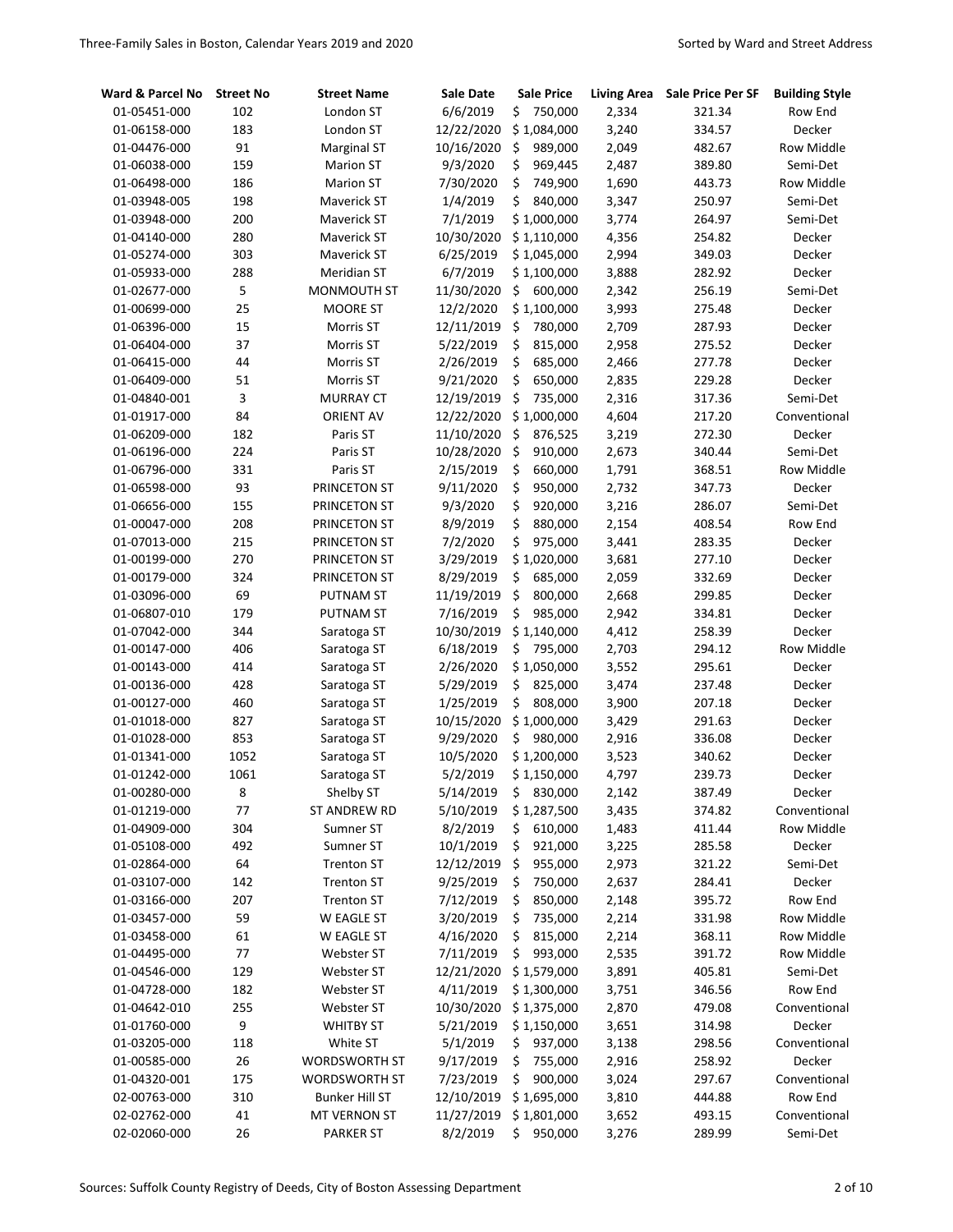| Ward & Parcel No | <b>Street No</b> | <b>Street Name</b>          | Sale Date  | <b>Sale Price</b> | <b>Living Area</b> | <b>Sale Price Per SF</b> | <b>Building Style</b> |
|------------------|------------------|-----------------------------|------------|-------------------|--------------------|--------------------------|-----------------------|
| 02-00627-000     | 16               | <b>PEARL ST</b>             | 8/25/2020  | 992,192<br>\$.    | 2,166              | 458.08                   | Row Middle            |
| 03-01976-000     | 93               | <b>CHARTER ST</b>           | 6/27/2019  | \$3,950,000       | 3,947              | 1,000.73                 | Row End               |
| 03-03080-000     | 394              | <b>Commercial ST</b>        | 7/1/2020   | \$1,300,000       | 1,944              | 668.72                   | Row End               |
| 03-01442-000     | 142              | PRINCE ST                   | 12/22/2020 | \$1,470,000       | 2,835              | 518.52                   | Row Middle            |
| 04-00186-000     | 116              | Appleton ST                 | 12/21/2020 | \$3,180,500       | 3,301              | 963.39                   | Row Middle            |
| 04-00981-000     | 16               | Follen ST                   | 6/12/2019  | \$3,805,000       | 3,578              | 1,063.44                 | Row Middle            |
| 04-00327-000     | 77               | Montgomery ST               | 4/10/2019  | \$3,234,000       | 3,315              | 975.58                   | Row Middle            |
| 04-00851-000     | 110              | St Botolph ST               | 5/30/2019  | \$2,900,000       | 3,100              | 935.42                   | <b>Row Middle</b>     |
| 05-00090-000     | 58               | <b>CHARLES STREET SOUTH</b> | 4/1/2019   | \$1,900,000       | 3,009              | 631.44                   | Row Middle            |
| 05-03477-000     | $\mathbf{1}$     | Fairfield ST                | 5/21/2020  | \$5,000,000       | 4,856              | 1,029.76                 | Row End               |
| 05-00782-000     | 31               | Winchester ST               | 2/3/2020   | \$1,720,000       | 2,275              | 755.98                   | <b>Row Middle</b>     |
| 06-03565-000     | 760              | E BROADWAY                  | 12/3/2019  | \$1,224,000       | 2,910              | 420.60                   | Semi-Det              |
| 06-02228-000     | 532              | E FIFTH ST                  | 7/12/2019  | \$1,095,000       | 2,490              | 439.76                   | Semi-Det              |
| 06-04427-000     | 843              | E FIFTH ST                  | 7/22/2019  | \$1,600,000       | 3,715              | 430.69                   | Decker                |
| 06-04330-000     | 881              | E FOURTH ST                 | 8/26/2020  | \$1,824,680       | 4,404              | 414.32                   | Decker                |
| 06-03582-000     | 717              | E SECOND ST                 | 2/14/2020  | \$1,635,000       | 3,174              | 515.12                   | Decker                |
| 06-02447-000     | 596              | E SIXTH ST                  | 12/8/2020  | \$1,020,000       | 2,040              | 500.00                   | Row Middle            |
| 06-02485-000     | 637              | E SIXTH ST                  | 3/1/2019   | \$1,600,000       | 3,582              | 446.68                   | Semi-Det              |
| 06-00933-000     | 233              | E ST                        | 6/18/2019  | \$1,550,000       | 3,384              | 458.04                   | Decker                |
| 06-03048-000     | 454              | E THIRD ST                  | 12/4/2020  | \$1,249,000       | 1,980              | 630.81                   | Row Middle            |
| 06-03684-000     | 740              | E THIRD ST                  | 12/4/2020  | \$1,750,000       | 4,170              | 419.66                   | Decker                |
| 06-02327-000     | 190              | <b>EMERSON ST</b>           | 10/18/2019 | \$2,550,000       | 4,527              | 563.29                   | Row End               |
| 06-00915-000     | 50               | F ST                        | 11/25/2020 | \$1,245,000       | 2,379              | 523.30                   | Semi-Det              |
| 06-01121-000     | 120              | F <sub>ST</sub>             | 5/29/2020  | \$1,200,000       | 2,734              | 438.92                   | <b>Row Middle</b>     |
| 06-00551-000     | 154              | <b>GOLD ST</b>              | 9/17/2019  | \$1,860,000       | 3,240              | 574.07                   | Decker                |
| 06-02089-000     | 82               | H <sub>ST</sub>             | 10/21/2020 | \$1,000,000       | 2,118              | 472.14                   | Row Middle            |
| 06-03157-000     | 69               | I ST                        | 3/25/2019  | \$1,095,000       | 2,622              | 417.62                   | Decker                |
| 06-03272-000     | 167              | K ST                        | 3/24/2020  | \$1,450,000       | 2,916              | 497.26                   | Row End               |
| 06-03571-000     | 62               | L <sub>ST</sub>             | 7/17/2020  | \$1,210,000       | 2,266              | 533.98                   | Semi-Det              |
| 06-00835-000     | 7                | <b>LORING ST</b>            | 10/27/2020 | \$2,265,000       | 2,886              | 784.82                   | Decker                |
| 06-03720-000     | 17               | O <sub>ST</sub>             | 3/15/2019  | \$1,350,000       | 2,658              | 507.90                   | Semi-Det              |
| 06-04159-000     | 27               | <b>SWALLOW ST</b>           | 9/25/2020  | \$925,000         | 1,620              | 570.99                   | Row End               |
| 06-04163-000     | 35               | <b>SWALLOW ST</b>           | 8/28/2019  | \$1,250,000       | 1,620              | 771.60                   | Row End               |
| 06-00536-000     | 349              | W FOURTH ST                 | 8/19/2020  | \$1,800,000       | 4,226              | 425.93                   | Decker                |
| 06-00920-000     | 174              | W SEVENTH ST                | 1/9/2020   | \$<br>925,000     | 2,202              | 420.07                   | Semi-Det              |
| 06-00919-000     | 176              | W SEVENTH ST                | 11/18/2020 | \$<br>850,000     | 2,124              | 400.19                   | Semi-Det              |
| 06-00918-000     | 178              | W SEVENTH ST                | 11/18/2020 | \$<br>850,000     | 2,490              | 341.37                   | Row End               |
| 06-00916-000     | 182              | W SEVENTH ST                | 4/8/2019   | \$1,760,000       | 2,318              | 759.28                   | Row End               |
| 07-00697-000     | 11               | <b>CARPENTER ST</b>         | 1/31/2020  | \$1,050,000       | 2,208              | 475.54                   | Decker                |
| 07-03759-000     | 6                | <b>CAWFIELD ST</b>          | 12/11/2020 | \$1,050,000       | 3,438              | 305.41                   | Decker                |
| 07-03877-000     | 632              | COLUMBIA RD                 | 6/2/2020   | \$900,000         | 4,547              | 197.93                   | Conventional          |
| 07-02929-000     | 777              | <b>COLUMBIA RD</b>          | 10/16/2020 | \$1,200,000       | 4,428              | 271.00                   | Semi-Det              |
| 07-01502-000     | 1406             | <b>COLUMBIA RD</b>          | 5/2/2019   | \$1,600,000       | 2,766              | 578.45                   | Decker                |
| 07-02678-000     | 1772             | <b>COLUMBIA RD</b>          | 7/12/2019  | \$2,850,000       | 4,005              | 711.61                   | Decker                |
| 07-03976-000     | 5                | <b>DAWES TE</b>             | 7/26/2019  | \$1,173,000       | 3,198              | 366.79                   | Decker                |
| 07-03170-000     | 50               | DORSET ST                   | 3/31/2020  | \$1,050,000       | 3,576              | 293.62                   | Conventional          |
| 07-01492-000     | 5                | <b>DOUGLAS ST</b>           | 6/19/2019  | \$1,600,000       | 2,418              | 661.70                   | Row End               |
| 07-03997-000     | 209              | E Cottage ST                | 8/2/2019   | \$1,377,355       | 3,978              | 346.24                   | Decker                |
| 07-01391-000     | 348              | E EIGHTH ST                 | 8/9/2019   | \$900,000         | 1,725              | 521.74                   | Row End               |
| 07-02620-000     | 726              | E EIGHTH ST                 | 7/17/2019  | \$1,525,000       | 2,988              | 510.37                   | Decker                |
| 07-01831-000     | 583              | E FOURTH ST                 | 6/25/2019  | \$1,600,000       | 3,033              | 527.53                   | Decker                |
| 07-02176-000     | 564              | E SEVENTH ST                | 10/1/2019  | \$1,285,000       | 3,732              | 344.32                   | Conventional          |
| 07-02540-001     | 649              | E SEVENTH ST                | 5/31/2019  | \$1,250,000       | 1,906              | 655.82                   | Row End               |
| 07-01759-000     | 420              | E SIXTH ST                  | 5/26/2020  | \$1,540,000       | 3,645              | 422.50                   | Decker                |
| 07-02234-000     | 561              | E SIXTH ST                  | 6/4/2020   | \$1,700,000       | 4,851              | 350.44                   | Decker                |
| 07-02905-000     | $11\,$           | <b>EDISON GREEN</b>         | 11/18/2019 | \$1,055,000       | 3,391              | 311.10                   | Conventional          |
| 07-00063-000     | 5                | <b>Ellery ST</b>            | 9/25/2020  | \$1,380,000       | 2,823              | 488.84                   | Decker                |
| 07-01455-000     | 119              | G ST                        | 1/8/2019   | \$2,150,000       | 3,315              | 648.57                   | Decker                |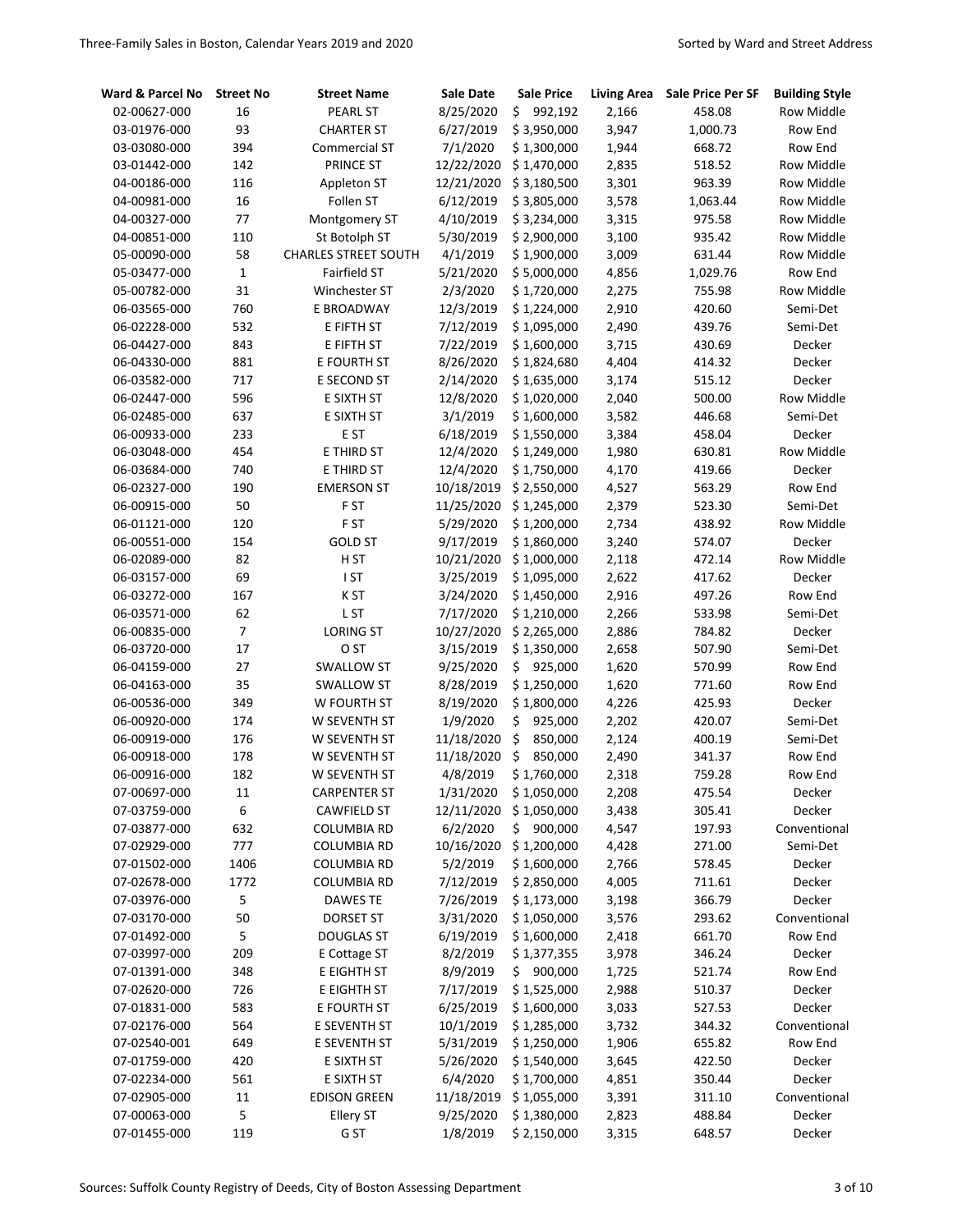| Ward & Parcel No | <b>Street No</b> | <b>Street Name</b>   | <b>Sale Date</b> | <b>Sale Price</b> | <b>Living Area</b> | Sale Price Per SF | <b>Building Style</b> |
|------------------|------------------|----------------------|------------------|-------------------|--------------------|-------------------|-----------------------|
| 07-01465-000     | 129              | G ST                 | 1/31/2019        | \$1,650,000       | 3,356              | 491.66            | Decker                |
| 07-03878-000     | 3                | <b>HAMLET ST</b>     | 1/16/2020        | \$.<br>800,000    | 3,387              | 236.20            | Decker                |
| 07-03257-000     | 24               | <b>HOWELL ST</b>     | 12/24/2020       | \$1,100,000       | 3,153              | 348.87            | Decker                |
| 07-03284-000     | 33               | <b>HOWELL ST</b>     | 11/18/2020       | \$1,290,000       | 3,870              | 333.33            | Decker                |
| 07-03825-000     | 22               | Humphreys ST         | 12/24/2020       | \$<br>950,000     | 3,987              | 238.27            | Decker                |
| 07-02138-000     | 186              | I ST                 | 1/9/2019         | \$1,175,000       | 2,498              | 470.41            | Row Middle            |
| 07-02387-000     | 86               | <b>MARINE RD</b>     | 7/9/2019         | \$1,930,000       | 4,455              | 433.22            | Decker                |
| 07-01230-000     | 47               | <b>MERCER ST</b>     | 2/19/2020        | \$1,067,000       | 1,770              | 602.82            | Decker                |
| 07-00188-000     | 48               | <b>MIDDLE ST</b>     | 9/4/2020         | \$1,529,000       | 3,465              | 441.27            | Decker                |
| 07-01021-000     | 9                | Pacific ST           | 8/15/2019        | \$1,235,000       | 3,435              | 359.53            | Decker                |
| 07-00725-000     | 43               | <b>ROGERS ST</b>     | 12/24/2020       | \$1,500,000       | 2,580              | 581.40            | Decker                |
| 07-04071-000     | 47               | <b>SUMNER ST</b>     | 11/24/2020       | \$<br>765,000     | 3,512              | 217.83            | Conventional          |
| 07-01361-000     | 36               | <b>THOMAS PK</b>     | 8/11/2020        | \$1,700,000       | 3,236              | 525.36            | Row End               |
| 07-02437-000     | $11\,$           | <b>TICKNOR ST</b>    | 8/6/2019         | \$2,150,000       | 4,092              | 525.42            | Decker                |
| 08-00055-000     | 63               | <b>CLIFTON ST</b>    | 6/11/2019        | \$<br>690,000     | 2,899              | 238.03            | Conventional          |
| 08-03056-000     | 42               | <b>DENNIS ST</b>     | 3/16/2020        | \$1,375,000       | 3,663              | 375.38            | Decker                |
| 08-02658-000     | 40               | <b>FOREST ST</b>     | 1/4/2019         | \$<br>750,000     | 4,181              | 179.38            | Decker                |
| 08-02678-000     | 41               | <b>FOREST ST</b>     | 1/8/2019         | \$<br>750,000     | 3,645              | 205.76            | Row End               |
| 08-00615-000     | 20               | Langdon ST           | 10/30/2020       | \$<br>880,000     | 2,598              | 338.72            | Decker                |
| 08-00396-000     | 63               | MARSHFIELD ST        | 7/1/2019         | \$<br>705,000     | 3,264              | 215.99            | Decker                |
| 08-03121-000     | 4                | <b>MILLER PK</b>     | 1/8/2019         | \$<br>605,000     | 2,772              | 218.25            | Semi-Det              |
| 08-02578-000     | 6                | MT PLEASANT TE       | 1/31/2020        | \$1,165,000       | 4,602              | 253.15            | Row End               |
| 08-00429-000     | 200              | <b>NORFOLK AV</b>    | 3/28/2019        | \$<br>625,000     | 2,952              | 211.72            | Decker                |
| 09-03672-000     | 5                | <b>MILLMONT ST</b>   | 7/16/2019        | \$1,050,000       | 3,456              | 303.82            | Row End               |
| 09-00212-000     | 83               | W Brookline ST       | 4/10/2019        | \$2,300,000       | 2,978              | 772.30            | Row End               |
| 09-01947-000     | $\overline{7}$   | <b>WARWICK ST</b>    | 8/15/2019        | \$1,160,000       | 2,460              | 471.54            | Row Middle            |
| 10-02616-000     | 22               | <b>ARMSTRONG ST</b>  | 8/3/2020         | \$1,290,000       | 3,378              | 381.88            | Decker                |
| 10-02279-000     | 8                | <b>BUCKLEY AV</b>    | 4/8/2020         | \$1,455,000       | 3,384              | 429.96            | Conventional          |
| 10-01353-000     | 6                | <b>BUCKNAM ST</b>    | 10/31/2019       | \$1,400,000       | 4,110              | 340.63            | Decker                |
| 10-00631-000     | 68               | <b>CALUMET ST</b>    | 2/7/2020         | \$2,060,866       | 3,725              | 553.25            | Decker                |
| 10-00773-020     | 97               | <b>CALUMET ST</b>    | 4/23/2020        | \$1,244,000       | 3,402              | 365.67            | Decker                |
| 10-00679-000     | 126              | <b>CALUMET ST</b>    | 12/2/2020        | \$2,100,000       | 2,729              | 769.51            | Conventional          |
| 10-01144-000     | 228              | <b>CALUMET ST</b>    | 8/20/2020        | \$1,655,000       | 4,573              | 361.91            | Decker                |
| 10-00568-000     | 6                | <b>CARMEL ST</b>     | 12/2/2020        | \$2,500,000       | 5,221              | 478.84            | Decker                |
| 10-00566-000     | 10               | <b>CARMEL ST</b>     | 8/30/2019        | \$1,695,000       | 4,277              | 396.31            | Decker                |
| 10-02543-000     | 348              | <b>CENTRE ST</b>     | 1/24/2020        | \$1,185,000       | 3,606              | 328.62            | Decker                |
| 10-00755-000     | 8                | <b>CHEROKEE ST</b>   | 12/23/2019       | \$1,645,000       | 3,321              | 495.30            | Conventional          |
| 10-00747-000     | 38               | <b>CHEROKEE ST</b>   | 12/6/2019        | \$1,830,000       | 4,335              | 422.15            | Decker                |
| 10-01969-001     | 47               | <b>CREIGHTON ST</b>  | 6/3/2020         | \$1,200,000       | 3,632              | 330.40            | Decker                |
| 10-01974-000     | 64               | DAY ST               | 10/3/2019        | \$1,100,000       | 3,405              | 323.05            | Decker                |
| 10-02001-000     | 70               | Day ST               | 3/14/2019        | \$1,675,000       | 4,199              | 398.92            | Conventional          |
| 10-01997-000     | 84               | DAY ST               | 10/24/2019       | \$1,150,000       | 4,008              | 286.93            | Decker                |
| 10-01329-000     | 28               | <b>FISHER AV</b>     | 4/5/2019         | \$1,830,000       | 4,202              | 435.47            | Decker                |
| 10-01328-000     | 32               | <b>FISHER AV</b>     | 5/24/2019        | \$1,775,000       | 4,581              | 387.50            | Decker                |
| 10-01849-000     | 180              | Heath ST             | 1/15/2020        | \$948,000         | 2,450              | 386.94            | Decker                |
| 10-00758-000     | 81               | <b>HILLSIDE ST</b>   | 12/2/2020        | \$2,300,000       | 4,456              | 516.16            | Decker                |
| 10-01410-000     | 858              | <b>HUNTINGTON AV</b> | 2/3/2020         | \$1,920,000       | 3,564              | 538.72            | Row End               |
| 10-01399-000     | 882              | <b>HUNTINGTON AV</b> | 4/23/2020        | \$1,825,000       | 4,236              | 430.83            | Row Middle            |
| 10-01546-000     | 24               | <b>LAWN ST</b>       | 11/22/2019       | \$1,534,500       | 4,182              | 366.93            | Decker                |
| 10-01873-000     | 140              | Minden ST            | 7/8/2019         | \$1,850,000       | 4,563              | 405.44            | Decker                |
| 10-02718-000     | 57               | <b>MOZART ST</b>     | 4/16/2019        | \$1,200,000       | 3,109              | 385.95            | Conventional          |
| 10-00787-000     | 3                | <b>OSWALD ST</b>     | 11/13/2020       | \$1,780,000       | 3,906              | 455.71            | Decker                |
| 10-00462-000     | 724              | <b>PARKER ST</b>     | 1/31/2020        | \$1,699,000       | 4,183              | 406.17            | Decker                |
| 10-00501-000     | 737              | <b>PARKER ST</b>     | 3/25/2019        | \$2,000,000       | 3,486              | 573.72            | Decker                |
| 10-00814-000     | 13               | <b>SACHEM ST</b>     | 2/7/2020         | \$2,050,000       | 5,365              | 382.11            | Decker                |
| 10-00658-000     | $\mathbf{1}$     | <b>TORPIE ST</b>     | 7/10/2019        | \$1,678,000       | 3,240              | 517.90            | Decker                |
| 10-00669-000     | 1568             | <b>TREMONT ST</b>    | 5/2/2019         | \$1,215,000       | 3,031              | 400.91            | Conventional          |
| 11-01394-000     | 164              | <b>BOYLSTON ST</b>   | 5/9/2019         | \$1,500,000       | 3,278              | 457.60            | Decker                |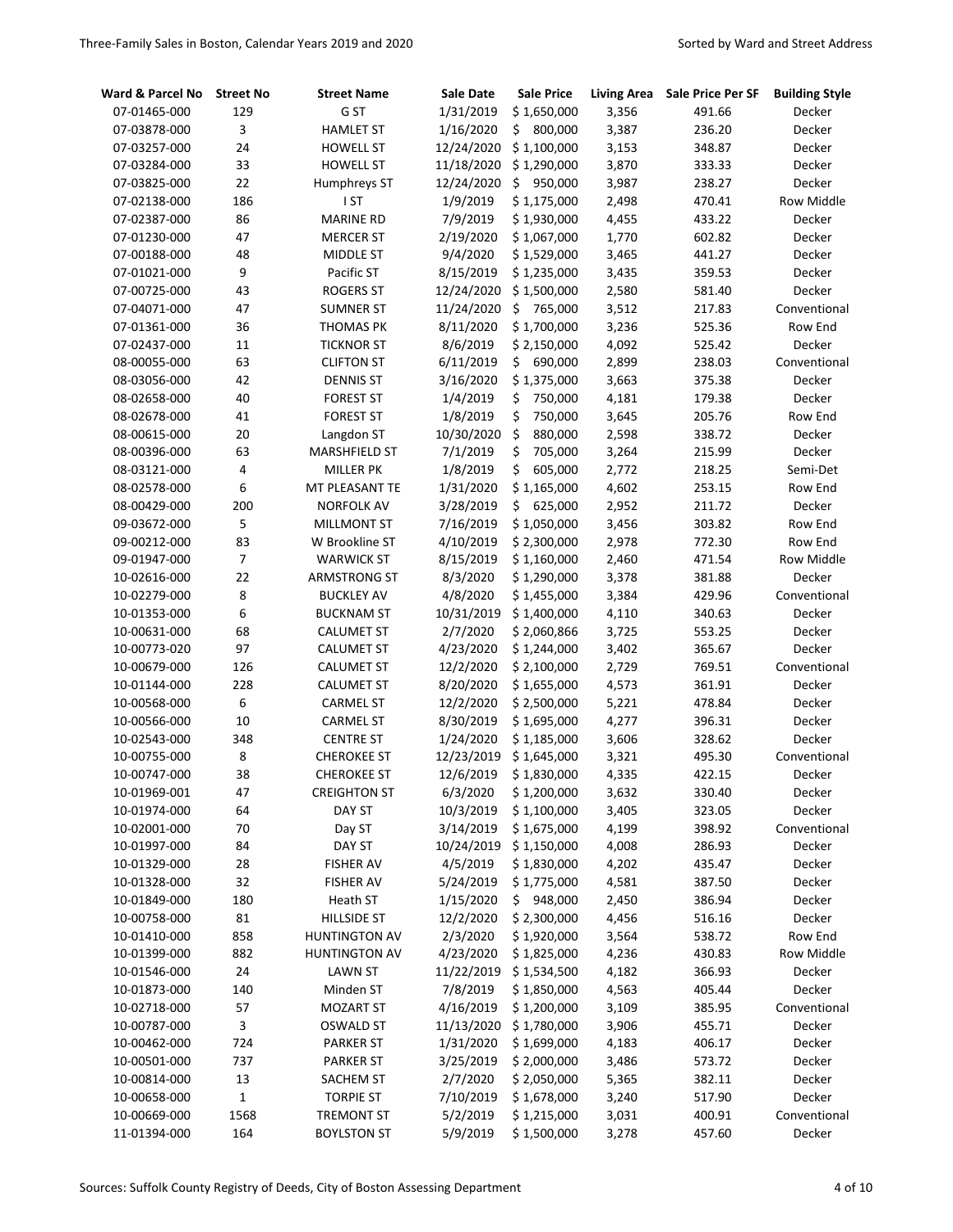| Ward & Parcel No | <b>Street No</b> | <b>Street Name</b>    | Sale Date              | <b>Sale Price</b> | <b>Living Area</b> | <b>Sale Price Per SF</b> | <b>Building Style</b> |
|------------------|------------------|-----------------------|------------------------|-------------------|--------------------|--------------------------|-----------------------|
| 11-00185-000     | 56               | Cedar ST              | 8/21/2019              | \$1,940,000       | 5,100              | 380.39                   | Decker                |
| 11-01448-000     | 19               | CHILCOTT PL           | 11/27/2019             | \$1,060,000       | 3,699              | 286.56                   | Semi-Det              |
| 11-01339-000     | 26               | <b>EGLESTON ST</b>    | 1/6/2020               | \$890,000         | 2,965              | 300.15                   | Conventional          |
| 11-02923-000     | 167              | Forest Hills ST       | 12/30/2019             | \$1,350,000       | 3,822              | 353.22                   | Decker                |
| 11-00206-000     | 16               | <b>HAWTHORNE ST</b>   | 7/17/2020              | \$.<br>800,000    | 3,195              | 250.39                   | Semi-Det              |
| 11-02773-000     | 82               | <b>ROSSMORE RD</b>    | 12/22/2020             | \$1,030,000       | 3,645              | 282.58                   | Decker                |
| 11-03226-000     | 202              | <b>SOUTH ST</b>       | 9/9/2020               | \$1,235,000       | 3,628              | 340.41                   | Decker                |
| 11-02802-000     | $11\,$           | <b>STEDMAN ST</b>     | 1/15/2019              | \$1,200,000       | 3,588              | 334.45                   | Decker                |
| 11-01672-000     | 8                | <b>WARDMAN RD</b>     | 4/8/2020               | \$<br>995,000     | 4,617              | 215.51                   | Row End               |
| 11-01549-000     | 14               | <b>WELD AV</b>        | 3/15/2019              | \$<br>725,000     | 3,642              | 199.08                   | Conventional          |
| 11-03633-000     | 66               | WOODLAWN ST           | 7/22/2020              | \$1,122,000       | 3,672              | 305.56                   | Decker                |
| 11-02343-000     | 9                | WOODSIDE AV           | 2/18/2020              | \$1,795,000       | 3,965              | 452.73                   | Conventional          |
| 12-01452-000     | 27               | <b>ALPINE ST</b>      | 7/21/2020              | \$<br>525,000     | 2,810              | 186.83                   | Conventional          |
| 12-02514-000     | 21               | <b>CHENEY ST</b>      | 11/24/2020             | \$1,000,000       | 4,818              | 207.56                   | Decker                |
| 12-00476-001     | 56               | <b>CLIFFORD ST</b>    | 10/1/2019              | \$<br>820,000     | 3,504              | 234.02                   | Row Middle            |
| 12-00298-000     | 28               | Copeland ST           | 3/5/2020               | \$<br>667,000     | 2,052              | 325.05                   | Semi-Det              |
| 12-02372-000     | 96               | ELM HILL AV           | 7/30/2019              | \$<br>900,000     | 5,446              | 165.27                   | Conventional          |
| 12-02812-000     | $\mathbf{1}$     | <b>GANNETT ST</b>     | 10/6/2020              | \$<br>650,000     | 4,129              | 157.42                   | Conventional          |
| 12-02497-000     | 72               | <b>GEORGIA ST</b>     | 5/22/2020              | \$<br>550,000     | 3,870              | 142.11                   | Conventional          |
| 12-01809-000     | 15               | <b>HAROLD PK</b>      | 11/13/2020             | \$<br>630,000     | 4,311              | 146.14                   | Decker                |
| 12-03329-000     | 65               | <b>HOLLANDER ST</b>   | 1/14/2019              | \$<br>815,000     | 4,191              | 194.46                   | Decker                |
| 12-02312-000     | $\overline{2}$   | <b>HUTCHINGS ST</b>   | 11/8/2019              | \$<br>800,000     | 4,286              | 186.64                   | Conventional          |
| 12-00131-000     | 30               | <b>MORELAND ST</b>    | 1/22/2020              | \$1,040,000       | 4,875              | 213.33                   | Row End               |
| 12-00351-000     | 21               | PERRIN ST             | 10/2/2019              | \$<br>820,000     | 4,205              | 195.01                   | Conventional          |
| 12-00653-000     | 70               | <b>ROCKLAND ST</b>    | 5/11/2020              | \$1,130,000       | 4,734              | 238.70                   | Decker                |
| 12-03022-000     | 5                | Ruthven ST            | 6/25/2019              | \$<br>550,000     | 4,245              | 129.56                   | Decker                |
| 12-03134-000     | 89               | Ruthven ST            | 1/31/2020              | \$<br>850,000     | 5,406              | 157.23                   | Decker                |
| 12-03137-000     | 99               | Ruthven ST            | 3/6/2020               | \$<br>717,500     | 3,256              | 220.34                   | Conventional          |
| 12-02374-000     | 40               | <b>SCHUYLER ST</b>    | 6/21/2019              | \$<br>750,000     | 6,353              | 118.06                   | Conventional          |
| 12-03423-001     | 105              | <b>TOWNSEND ST</b>    | 11/3/2020              | \$<br>650,000     | 3,993              | 162.78                   | Row Middle            |
| 12-02063-000     | 493              | <b>WARREN ST</b>      | 10/1/2019              | \$<br>772,875     | 3,531              | 218.88                   | Decker                |
| 13-02820-000     | 41               | <b>AUCKLAND ST</b>    | 10/11/2019             | \$1,300,000       | 4,044              | 321.46                   | Decker                |
| 13-01818-000     | 68               | <b>BAKERSFIELD ST</b> | 7/26/2019              | \$1,122,000       | 3,396              | 330.39                   | Decker                |
| 13-00415-000     | 25               | <b>BROOKFORD ST</b>   | 2/13/2019              | \$<br>735,000     | 3,561              | 206.40                   | Decker                |
| 13-03305-000     | 47               | <b>Buttonwood ST</b>  | 8/29/2019              | \$1,300,000       | 3,180              | 408.81                   | Decker                |
| 13-03335-000     | 3                | CARSON ST             | 11/23/2020             | \$1,245,000       | 3,681              | 338.22                   | Decker                |
| 13-01186-000     | 19               | <b>CEYLON ST</b>      | 9/30/2020              | \$<br>660,000     | 3,387              | 194.86                   | Decker                |
| 13-01901-000     | 19               | <b>CHASE ST</b>       | 8/19/2020              | \$1,195,000       | 3,405              | 350.95                   | Decker                |
| 13-03328-000     | 60               | <b>CRESCENT AV</b>    | 12/29/2020 \$1,075,000 |                   | 4,241              | 253.48                   | Decker                |
| 13-00513-000     | $10\,$           | <b>DANUBE ST</b>      | 9/5/2019               | \$946,000         | 4,532              | 208.76                   | Decker                |
| 13-00466-010     | 8                | <b>DEWEY ST</b>       | 12/1/2020              | \$1,100,000       | 3,897              | 282.27                   | Semi-Det              |
| 13-00465-000     | 10               | <b>DEWEY ST</b>       | 5/1/2019               | \$765,000         | 3,297              | 232.03                   | Decker                |
| 13-01917-000     | 276              | E Cottage ST          | 2/26/2020              | \$1,000,000       | 3,133              | 319.18                   | Decker                |
| 13-00784-000     | 84               | <b>FAYSTON ST</b>     | 11/10/2020             | \$1,060,000       | 4,104              | 258.28                   | Decker                |
| 13-00371-000     | 27               | <b>GAYLAND ST</b>     | 10/25/2019             | \$625,000         | 3,561              | 175.51                   | Row End               |
| 13-02617-000     | 16               | <b>GRAMPIAN WY</b>    | 12/18/2020             | \$1,650,000       | 4,321              | 381.84                   | Conventional          |
| 13-02993-000     | 11               | Harbor View ST        | 12/1/2020              | \$1,161,500       | 3,810              | 304.86                   | Decker                |
| 13-02999-000     | 25               | Harbor View ST        | 6/20/2019              | \$1,200,000       | 3,903              | 307.46                   | Decker                |
| 13-03002-000     | 35               | Harbor View ST        | 7/26/2019              | \$1,351,500       | 3,978              | 339.74                   | Decker                |
| 13-00554-000     | 37               | Hartford ST           | 4/24/2020              | \$<br>755,000     | 2,694              | 280.25                   | Conventional          |
| 13-00852-000     | 173              | <b>HOWARD AV</b>      | 11/13/2019 \$          | 920,000           | 3,981              | 231.10                   | Decker                |
| 13-00855-000     | 183              | <b>HOWARD AV</b>      | 1/17/2019              | \$<br>799,900     | 3,981              | 200.93                   | Decker                |
| 13-01965-000     | 17               | <b>HOWES ST</b>       | 7/10/2019              | \$1,325,000       | 3,540              | 374.29                   | Decker                |
| 13-01973-000     | 18               | <b>HOWES ST</b>       | 7/26/2019              | \$1,224,000       | 3,672              | 333.33                   | Decker                |
| 13-01968-000     | 25               | <b>HOWES ST</b>       | 5/1/2019               | \$1,100,000       | 3,645              | 301.78                   | Decker                |
| 13-01151-000     | 108              | MAGNOLIA ST           | 10/29/2020             | \$1,075,000       | 5,955              | 180.53                   | Decker                |
| 13-01267-000     | 42               | <b>MONADNOCK ST</b>   | 3/9/2020               | \$1,100,000       | 3,321              | 331.23                   | Decker                |
| 13-03111-000     | 35               | <b>NEWPORT ST</b>     | 7/26/2019              | \$1,071,000       | 3,402              | 314.81                   | Decker                |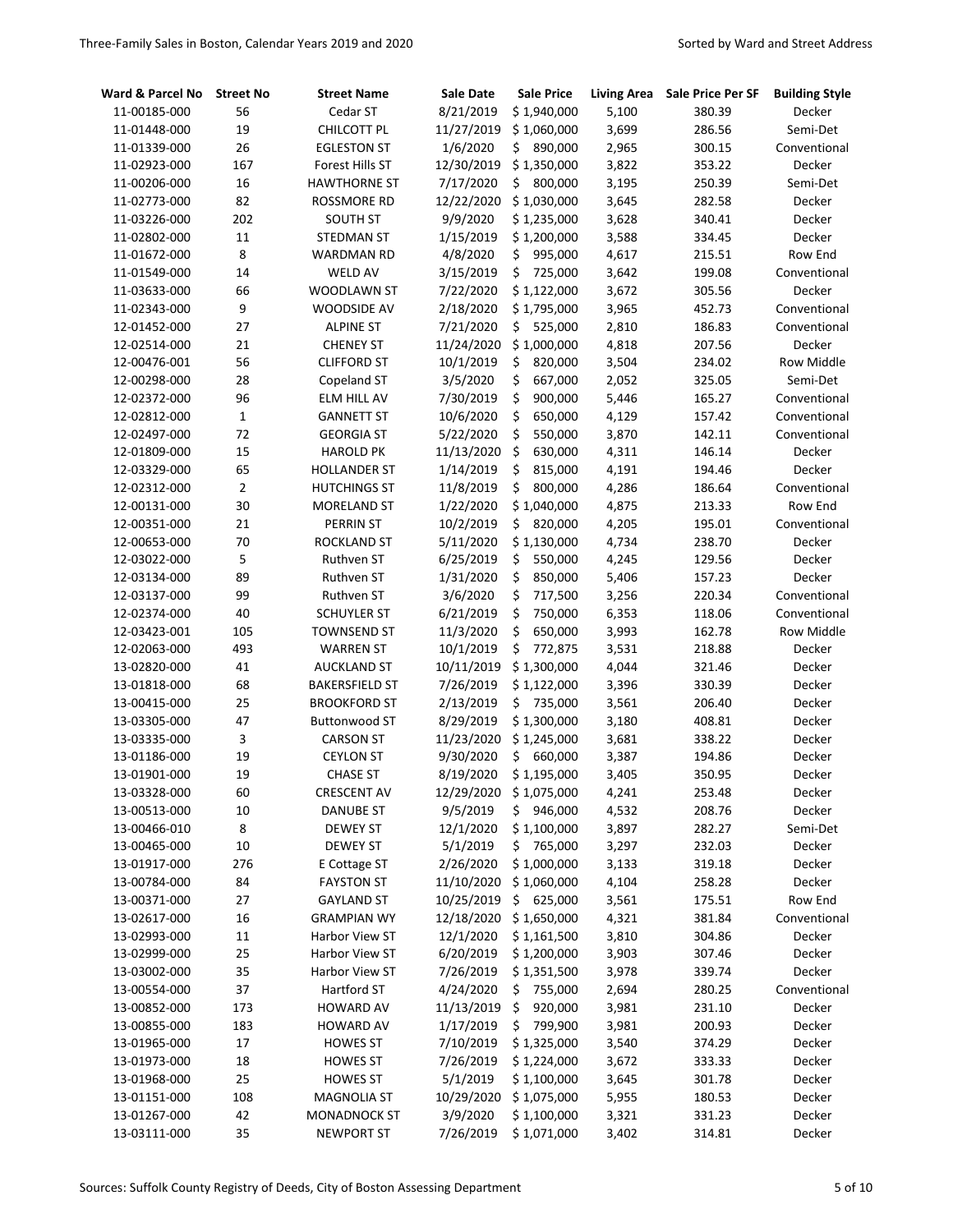| Ward & Parcel No | <b>Street No</b> | <b>Street Name</b>    | Sale Date  | <b>Sale Price</b> | <b>Living Area</b> | <b>Sale Price Per SF</b> | <b>Building Style</b> |
|------------------|------------------|-----------------------|------------|-------------------|--------------------|--------------------------|-----------------------|
| 13-01893-000     | 17               | Pleasant ST           | 9/21/2020  | \$1,800,000       | 3,981              | 452.15                   | Decker                |
| 13-01877-000     | 19               | Pleasant ST           | 8/21/2019  | \$1,800,000       | 3,957              | 454.89                   | Decker                |
| 13-01808-000     | 57               | Pleasant ST           | 8/23/2019  | \$1,280,000       | 4,149              | 308.51                   | Decker                |
| 13-01932-000     | 24               | POND ST               | 2/7/2019   | \$1,475,000       | 4,125              | 357.58                   | Decker                |
| 13-03089-000     | 32               | <b>RAVEN ST</b>       | 10/1/2020  | \$1,210,000       | 3,387              | 357.25                   | Decker                |
| 13-02909-000     | 15               | <b>ROMSEY ST</b>      | 7/26/2019  | \$1,351,000       | 3,906              | 345.88                   | Decker                |
| 13-01647-000     | 17               | <b>ROWELL ST</b>      | 2/27/2020  | \$<br>850,000     | 3,123              | 272.17                   | Decker                |
| 13-01648-000     | 19               | <b>ROWELL ST</b>      | 8/29/2019  | \$<br>900,000     | 3,348              | 268.82                   | Decker                |
| 13-02939-000     | 68               | SAGAMORE ST           | 1/16/2020  | \$1,010,000       | 3,221              | 313.60                   | Conventional          |
| 13-02376-000     | 325              | SAVIN HILL AV         | 3/18/2019  | \$<br>900,000     | 2,997              | 300.30                   | Conventional          |
| 13-02706-000     | 53               | <b>SAXTON ST</b>      | 10/23/2019 | \$1,253,000       | 3,810              | 328.87                   | Decker                |
| 13-02715-000     | 79               | <b>SAXTON ST</b>      | 7/26/2019  | \$1,377,000       | 4,113              | 334.79                   | Decker                |
| 13-02958-000     | 3                | <b>SUDAN ST</b>       | 11/1/2019  | \$1,185,000       | 3,396              | 348.94                   | Decker                |
| 13-03025-000     | 64               | SUDAN ST              | 5/1/2019   | \$1,450,000       | 3,762              | 385.43                   | Decker                |
| 13-03023-000     | 70               | <b>SUDAN ST</b>       | 8/29/2019  | \$1,300,000       | 3,606              | 360.51                   | Decker                |
| 13-03021-000     | 78               | <b>SUDAN ST</b>       | 8/14/2020  | \$1,275,000       | 3,375              | 377.78                   | Decker                |
| 13-03168-000     | 166              | Sydney ST             | 10/30/2019 | \$<br>928,000     | 3,624              | 256.07                   | Decker                |
| 13-02005-000     | 26               | <b>TAFT ST</b>        | 5/2/2019   | \$1,300,000       | 3,549              | 366.30                   | Decker                |
| 13-02119-000     | 23               | <b>THORNLEY ST</b>    | 11/6/2020  | \$1,310,000       | 4,848              | 270.21                   | Decker                |
| 14-03903-000     | 9                | Astoria ST            | 5/16/2019  | \$<br>700,000     | 4,197              | 166.79                   | Decker                |
| 14-03906-000     | 21               | Astoria ST            | 5/9/2019   | \$<br>650,000     | 3,528              | 184.24                   | Decker                |
| 14-01407-000     | 70               | <b>BOWDOIN ST</b>     | 1/3/2019   | \$<br>755,000     | 2,738              | 275.71                   | Conventional          |
| 14-02623-000     | 11               | <b>BRENTON ST</b>     | 3/29/2019  | \$<br>750,000     | 3,620              | 207.17                   | Conventional          |
| 14-01076-000     | 8                | <b>BRINSLEY ST</b>    | 11/22/2019 | \$<br>760,000     | 3,839              | 197.95                   | Conventional          |
| 14-01224-000     | 39               | <b>BULLARD ST</b>     | 6/5/2019   | \$<br>806,000     | 3,948              | 204.15                   | Decker                |
| 14-02988-000     | 78               | Callender ST          | 12/3/2020  | \$<br>755,000     | 2,426              | 311.16                   | Conventional          |
| 14-03167-000     | 161              | Callender ST          | 1/6/2020   | \$<br>720,000     | 3,364              | 214.01                   | Conventional          |
| 14-01577-000     | 11               | <b>CARMEN ST</b>      | 10/30/2020 | \$<br>775,000     | 2,924              | 265.05                   | Conventional          |
| 14-00794-000     | 21               | <b>CASTLEGATE RD</b>  | 7/15/2020  | \$<br>850,000     | 4,134              | 205.61                   | Semi-Det              |
| 14-04176-000     | 23               | Clarkwood ST          | 11/4/2019  | \$<br>860,000     | 4,101              | 209.72                   | Conventional          |
| 14-00094-000     | 233              | <b>COLUMBIA RD</b>    | 6/3/2019   | \$<br>610,000     | 4,101              | 148.74                   | Conventional          |
| 14-00367-008     | 238              | <b>COLUMBIA RD</b>    | 6/28/2019  | \$<br>640,000     | 3,770              | 169.77                   | Conventional          |
| 14-04877-000     | 6                | <b>DEERING RD</b>     | 1/16/2020  | \$<br>840,000     | 3,623              | 231.85                   | Decker                |
| 14-04713-000     | 107              | <b>DEERING RD</b>     | 12/30/2020 | \$<br>515,000     | 3,382              | 152.26                   | Conventional          |
| 14-00403-000     | 90               | Devon ST              | 10/7/2019  | \$<br>660,000     | 3,960              | 166.65                   | Conventional          |
| 14-03563-000     | 15               | <b>DUMAS ST</b>       | 11/13/2020 | \$<br>750,000     | 3,672              | 204.25                   | Decker                |
| 14-01786-000     | 79               | <b>Ellington ST</b>   | 10/22/2019 | \$<br>840,000     | 2,721              | 308.71                   | Decker                |
| 14-02452-000     | 103              | Erie ST               | 4/30/2019  | \$<br>591,500     | 2,502              | 236.41                   | Semi-Det              |
| 14-04156-000     | 48               | <b>EVELYN ST</b>      | 6/15/2020  | \$<br>750,000     | 3,582              | 209.38                   | Decker                |
| 14-00196-000     | 3                | <b>FAYSTON ST</b>     | 3/28/2019  | \$<br>660,000     | 4,114              | 160.41                   | Conventional          |
| 14-00337-000     | 10               | <b>FERNBORO ST</b>    | 5/10/2019  | \$<br>670,000     | 2,880              | 232.64                   | Row End               |
| 14-04965-000     | 20               | Goodale RD            | 3/22/2019  | \$<br>645,000     | 3,249              | 198.52                   | Decker                |
| 14-04956-000     | 56               | Goodale RD            | 7/2/2019   | \$<br>630,000     | 4,734              | 133.08                   | Decker                |
| 14-04429-000     | 16               | <b>GREENOCK ST</b>    | 2/13/2019  | \$<br>895,000     | 4,548              | 196.79                   | Decker                |
| 14-04388-000     | 23               | <b>GREENOCK ST</b>    | 12/17/2019 | \$<br>763,000     | 3,087              | 247.17                   | Decker                |
| 14-04393-000     | 39               | <b>GREENOCK ST</b>    | 11/6/2020  | \$<br>910,000     | 4,296              | 211.82                   | Decker                |
| 14-01673-000     | 28               | Greenwood ST          | 9/24/2020  | \$<br>650,000     | 2,478              | 262.31                   | Semi-Det              |
| 14-04465-000     | 15               | <b>HANSBOROUGH ST</b> | 6/18/2019  | \$<br>885,000     | 4,455              | 198.65                   | Decker                |
| 14-02035-000     | 176              | Harvard ST            | 1/28/2019  | \$<br>710,000     | 4,168              | 170.35                   | Conventional          |
| 14-04594-000     | 48               | <b>HAVELOCK ST</b>    | 4/1/2019   | \$<br>675,000     | 4,347              | 155.28                   | Decker                |
| 14-04105-000     | 6                | <b>HOSMER ST</b>      | 3/31/2020  | \$<br>910,000     | 3,603              | 252.57                   | Decker                |
| 14-04143-000     | 37               | <b>HOSMER ST</b>      | 4/25/2019  | \$<br>824,000     | 4,776              | 172.53                   | Decker                |
| 14-00390-000     | 153              | Intervale ST          | 10/21/2019 | \$<br>799,999     | 4,304              | 185.87                   | Row Middle            |
| 14-04541-000     | 38               | <b>JOHNSTON RD</b>    | 12/18/2019 | \$<br>805,000     | 3,873              | 207.85                   | Decker                |
| 14-02188-000     | 27               | KERWIN ST             | 9/12/2019  | \$<br>608,000     | 3,279              | 185.42                   | Conventional          |
| 14-02204-000     | 28               | <b>KERWIN ST</b>      | 11/13/2019 | \$<br>700,000     | 3,600              | 194.44                   | Decker                |
| 14-02109-000     | 37               | Kingsdale ST          | 9/4/2019   | \$<br>920,000     | 5,054              | 182.02                   | Decker                |
| 14-03950-000     | 11               | <b>LESTON ST</b>      | 6/30/2020  | \$<br>619,000     | 3,882              | 159.45                   | Semi-Det              |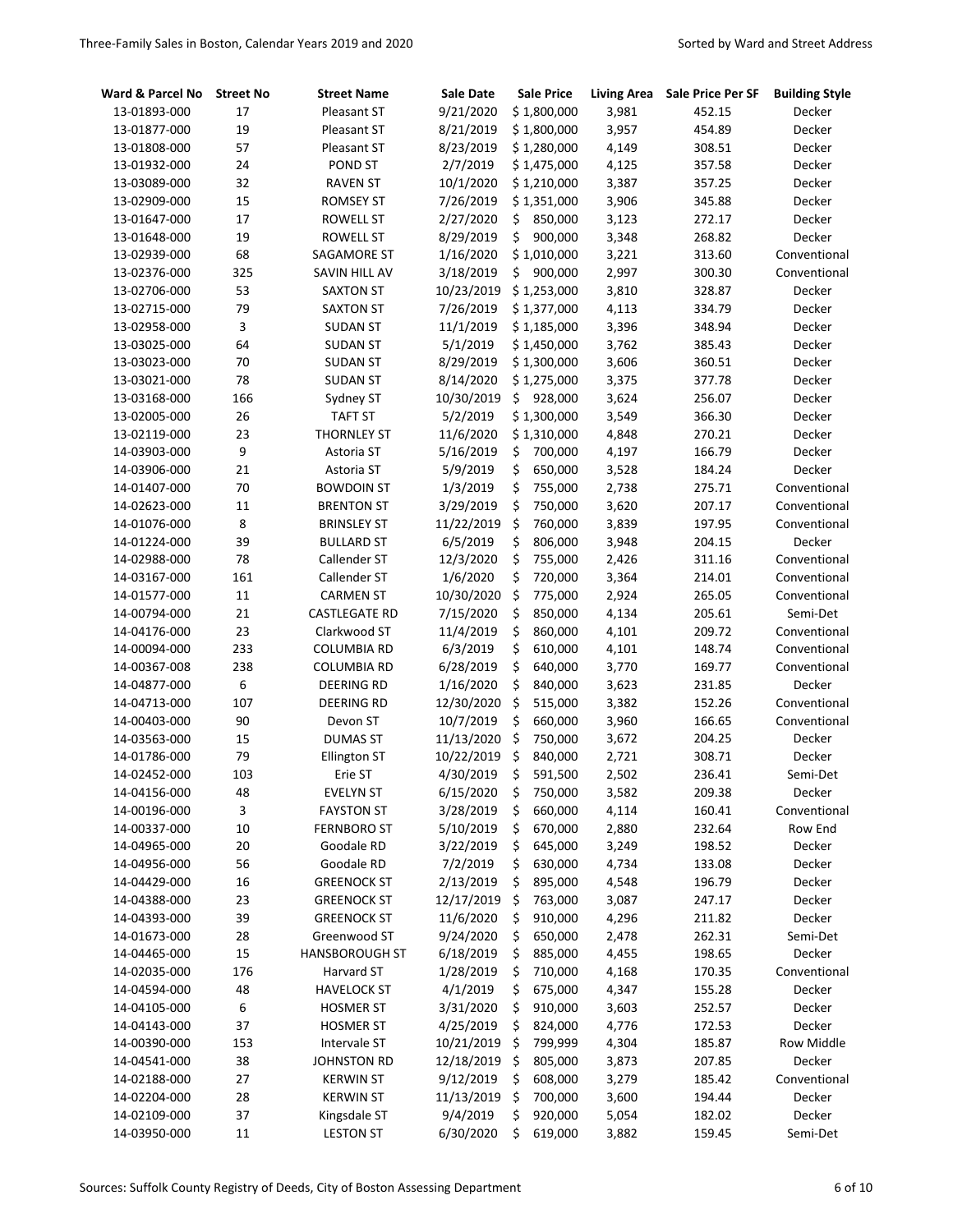| Ward & Parcel No | <b>Street No</b> | <b>Street Name</b>  | Sale Date     |    | <b>Sale Price</b> | <b>Living Area</b> | Sale Price Per SF | <b>Building Style</b> |
|------------------|------------------|---------------------|---------------|----|-------------------|--------------------|-------------------|-----------------------|
| 14-01207-000     | 38               | <b>MALLON RD</b>    | 11/19/2020    | \$ | 960,000           | 4,181              | 229.63            | Conventional          |
| 14-02469-000     | 17               | MICHIGAN AV         | 12/12/2019    | \$ | 943,058           | 5,316              | 177.40            | Decker                |
| 14-03436-000     | 782              | <b>Morton ST</b>    | 1/17/2019     | \$ | 714,420           | 3,485              | 205.01            | Conventional          |
| 14-02057-000     | 43               | NIGHTINGALE ST      | 11/25/2019    | \$ | 690,000           | 3,291              | 209.66            | Conventional          |
| 14-03861-000     | 422              | Norfolk ST          | 7/2/2019      | \$ | 800,000           | 3,792              | 210.97            | Decker                |
| 14-01597-000     | 16               | Norwell ST          | 2/15/2019     | \$ | 725,000           | 2,627              | 275.98            | Row End               |
| 14-01276-000     | 87               | Rosseter ST         | 10/31/2019    | \$ | 690,000           | 2,955              | 233.50            | Decker                |
| 14-00630-000     | 154              | Stanwood ST         | 1/31/2020     | \$ | 810,000           | 4,053              | 199.85            | Decker                |
| 14-03990-000     | 15               | <b>SUTTON ST</b>    | 2/25/2019     | \$ | 750,000           | 3,594              | 208.68            | Decker                |
| 14-03993-000     | 21               | <b>SUTTON ST</b>    | 10/30/2019    | \$ | 820,000           | 3,828              | 214.21            | Decker                |
| 14-02232-000     | 156              | <b>TALBOT AV</b>    | 7/2/2020      | \$ | 725,000           | 3,753              | 193.18            | Conventional          |
| 14-03413-000     | 43               | THEODORE ST         | 9/17/2020     | \$ | 635,000           | 3,492              | 181.84            | Decker                |
| 14-01937-001     | 9                | <b>WALES ST</b>     | 12/22/2020    |    | \$1,500,000       | 5,310              | 282.49            | Decker                |
| 14-04574-000     | 20               | Wilcock ST          | 2/8/2019      | \$ | 749,900           | 3,330              | 225.20            | Decker                |
| 14-04524-000     | 35               | Wilcock ST          | 7/3/2019      | \$ | 760,000           | 3,432              | 221.45            | Decker                |
| 14-04568-000     | 44               | Wilcock ST          | 6/10/2019     | \$ | 740,000           | 3,066              | 241.36            | Decker                |
| 14-04529-000     | 55               | Wilcock ST          | 5/11/2020     | \$ | 900,000           | 4,695              | 191.69            | Decker                |
| 14-04530-000     | 59               | Wilcock ST          | 5/11/2020     |    | \$1,000,000       | 4,485              | 222.97            | Decker                |
| 14-04006-000     | 68               | WILDWOOD ST         | 7/31/2019     | \$ | 910,000           | 4,122              | 220.77            | Decker                |
| 14-03360-000     | 36               | <b>WINSTON RD</b>   | 3/12/2020     | \$ | 910,000           | 4,122              | 220.77            | Decker                |
| 14-01893-000     | 15               | <b>WOLCOTT ST</b>   | 1/29/2020     | \$ | 606,000           | 3,409              | 177.74            | Conventional          |
| 14-01897-000     | 27               | <b>WOLCOTT ST</b>   | 10/23/2019    |    | \$1,150,000       | 4,359              | 263.82            | Decker                |
| 14-01899-000     | 33               | <b>WOLCOTT ST</b>   | 1/7/2020      | \$ | 809,000           | 4,263              | 189.77            | Decker                |
| 14-03973-000     | 14               | WOOLSON ST          | 10/18/2019    | \$ | 660,000           | 3,387              | 194.86            | Decker                |
| 14-04068-000     | 41               | WOOLSON ST          | 10/30/2020    | \$ | 927,500           | 4,278              | 216.81            | Decker                |
| 14-04020-000     | 60               | WOOLSON ST          | 4/13/2020     | \$ | 850,000           | 3,500              | 242.86            | Decker                |
| 14-04019-000     | 64               | <b>WOOLSON ST</b>   | 10/22/2019    | \$ | 800,000           | 3,588              | 222.97            | Decker                |
| 14-01742-000     | 12               | YORK ST             | 8/9/2019      | \$ | 765,000           | 4,399              | 173.89            | Conventional          |
| 15-01875-000     | 31               | <b>BARRY ST</b>     | 1/16/2020     | \$ | 875,000           | 4,296              | 203.68            | Decker                |
| 15-01905-000     | 38               | <b>BELLEVUE ST</b>  | 12/16/2020    | \$ | 936,000           | 4,104              | 228.07            | Decker                |
| 15-00945-000     | 139              | <b>BOWDOIN ST</b>   | 12/24/2020    | \$ | 920,000           | 4,194              | 219.36            | Decker                |
| 15-02916-000     | 424              | <b>BOWDOIN ST</b>   | 1/18/2019     | \$ | 765,000           | 3,915              | 195.40            | Decker                |
| 15-02907-000     | 14               | <b>CAMERON ST</b>   | 9/22/2020     | \$ | 900,000           | 3,339              | 269.54            | Decker                |
| 15-02929-000     | 15               | <b>COLEMAN ST</b>   | 4/8/2020      | \$ | 900,000           | 3,105              | 289.86            | Decker                |
| 15-01771-000     | 47               | <b>COLEMAN ST</b>   | 4/5/2019      | \$ | 615,000           | 1,698              | 362.19            | <b>Row Middle</b>     |
| 15-01775-000     | 55               | <b>COLEMAN ST</b>   | 5/15/2020     | \$ | 570,000           | 1,698              | 335.69            | Row Middle            |
| 15-02623-000     | 493              | <b>COLUMBIA RD</b>  | 3/3/2020      | \$ | 935,000           | 4,425              | 211.30            | Semi-Det              |
| 15-00839-000     | 55               | <b>CORONA ST</b>    | 12/17/2019    | Ś. | 810,000           | 3,000              | 270.00            | Decker                |
| 15-00029-000     | 62               | Dickens ST          | 4/3/2019      | Ş. | 712,500           | 3,156              | 225.76            | Row Middle            |
| 15-00028-000     | 66               | Dickens ST          | 9/26/2019     | \$ | 960,000           | 3,444              | 278.75            | Row End               |
| 15-01169-000     | 70               | Draper ST           | 2/22/2019     | \$ | 880,000           | 4,590              | 191.72            | Decker                |
| 15-02402-000     | 22               | <b>DRAYTON AV</b>   | 11/20/2019    | \$ | 600,000           | 4,195              | 143.03            | Decker                |
| 15-02265-000     | 7                | <b>EVERTON ST</b>   | 1/17/2019     | \$ | 712,500           | 3,632              | 196.17            | Decker                |
| 15-01718-000     | 5                | FOX ST              | 1/24/2019     | \$ | 830,000           | 3,825              | 216.99            | Decker                |
| 15-02276-000     | 272              | <b>GENEVA AV</b>    | 9/9/2019      | \$ | 790,000           | 3,510              | 225.07            | Decker                |
| 15-01037-000     | 388              | <b>GENEVA AV</b>    | 3/17/2020     | \$ | 687,500           | 2,940              | 233.84            | Conventional          |
| 15-00208-010     | 11               | <b>GREENWICH ST</b> | 5/31/2019     | \$ | 755,000           | 3,005              | 251.25            | Semi-Det              |
| 15-00223-000     | 18               | <b>GREENWICH ST</b> | 7/31/2019     | \$ | 770,000           | 2,688              | 286.46            | Decker                |
| 15-01798-000     | 110              | <b>HAMILTON ST</b>  | 4/8/2019      | \$ | 940,000           | 4,455              | 211.00            | Decker                |
| 15-01315-000     | 205              | <b>HAMILTON ST</b>  | 2/25/2019     | \$ | 840,000           | 3,846              | 218.41            | Decker                |
| 15-02632-000     | 27               | Hancock ST          | 10/18/2019    | \$ | 801,500           | 3,532              | 226.95            | Conventional          |
| 15-00371-000     | 15               | <b>HECLA ST</b>     | 1/25/2019     |    | \$1,100,000       | 4,005              | 274.66            | Decker                |
| 15-00911-000     | 27               | <b>HOLIDAY ST</b>   | 2/1/2019      | \$ | 535,500           | 3,435              | 155.90            | Decker                |
| 15-01027-000     | 63               | <b>HOMES AV</b>     | 1/17/2019     | \$ | 712,500           | 3,378              | 210.92            | Decker                |
| 15-01229-000     | 132              | <b>HOMES AV</b>     | 6/21/2019     | \$ | 870,000           | 3,329              | 261.34            | Decker                |
| 15-01403-000     | 156              | <b>HOMES AV</b>     | 7/31/2019     | \$ | 815,000           | 3,426              | 237.89            | Decker                |
| 15-01650-000     | 27               | <b>JULIETTE ST</b>  | 12/13/2019    | \$ | 780,000           | 3,897              | 200.15            | Decker                |
| 15-01624-000     | 32               | <b>JULIETTE ST</b>  | 10/16/2020 \$ |    | 975,000           | 3,414              | 285.59            | Decker                |
|                  |                  |                     |               |    |                   |                    |                   |                       |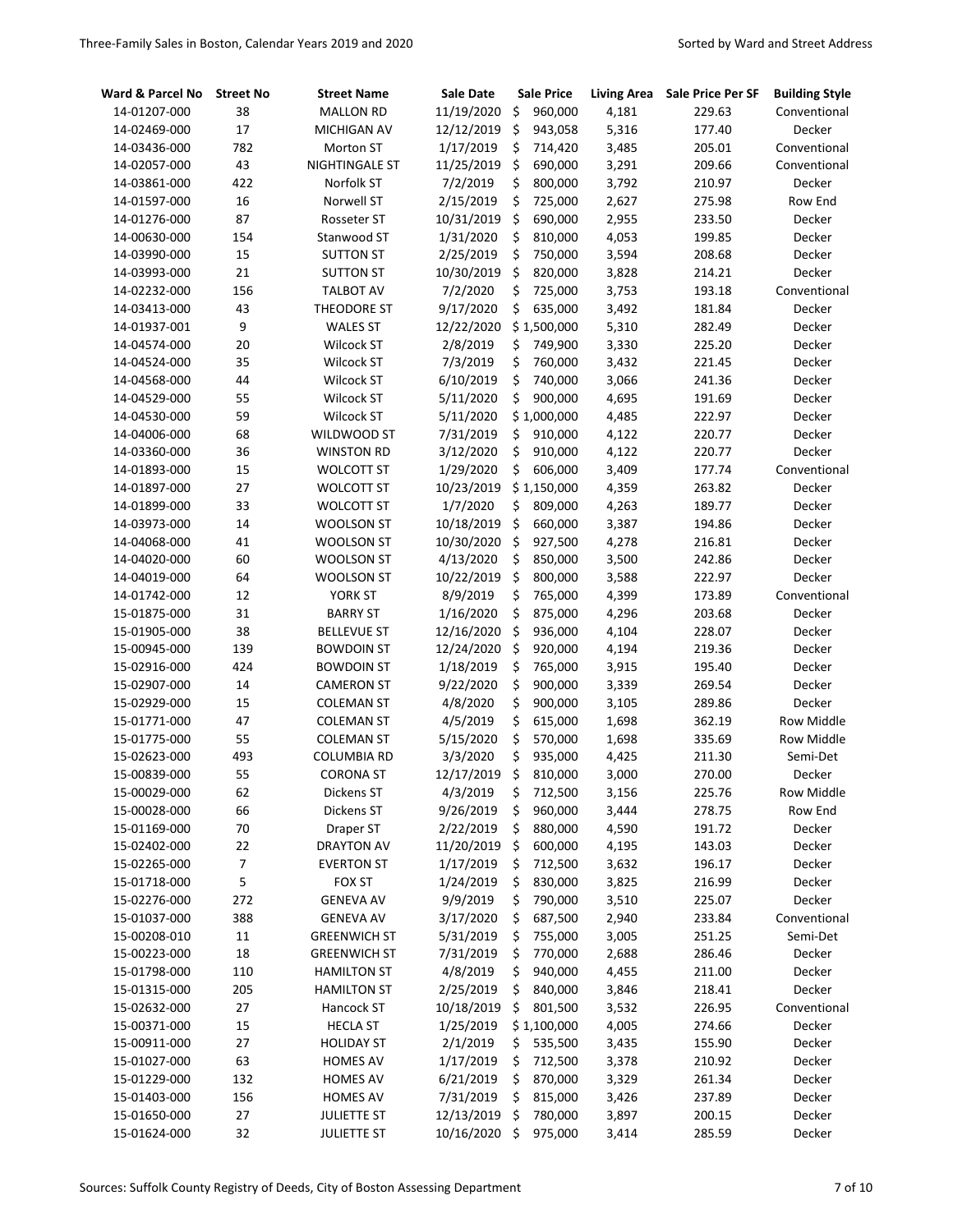| Ward & Parcel No | <b>Street No</b> | <b>Street Name</b>   | Sale Date  | <b>Sale Price</b> | <b>Living Area</b> | <b>Sale Price Per SF</b> | <b>Building Style</b> |
|------------------|------------------|----------------------|------------|-------------------|--------------------|--------------------------|-----------------------|
| 15-01620-000     | 48               | <b>JULIETTE ST</b>   | 5/15/2020  | \$1,010,500       | 3,357              | 301.01                   | Decker                |
| 15-00662-000     | 22               | <b>LEROY ST</b>      | 9/2/2020   | \$1,125,000       | 3,490              | 322.35                   | Decker                |
| 15-00969-000     | 19               | <b>LEVANT ST</b>     | 1/22/2020  | \$<br>900,000     | 3,312              | 271.74                   | Decker                |
| 15-01153-000     | 25               | LONGFELLOW ST        | 8/21/2020  | \$<br>906,000     | 3,492              | 259.45                   | Decker                |
| 15-01380-000     | 17               | Mt Ida RD            | 8/11/2020  | \$1,040,000       | 4,131              | 251.76                   | Decker                |
| 15-01685-000     | 28               | Mt Ida RD            | 8/21/2020  | \$<br>905,000     | 3,786              | 239.04                   | Decker                |
| 15-01869-000     | 425              | <b>QUINCY ST</b>     | 8/14/2020  | \$1,000,000       | 4,036              | 247.76                   | Conventional          |
| 15-01095-000     | 21               | RIDGEWOOD ST         | 11/6/2020  | \$<br>948,000     | 3,528              | 268.71                   | Decker                |
| 15-02569-000     | 8                | <b>ROACH ST</b>      | 7/26/2019  | \$1,122,000       | 3,516              | 319.11                   | Decker                |
| 15-01919-000     | 34               | <b>STANLEY ST</b>    | 3/25/2019  | \$<br>899,900     | 4,764              | 188.90                   | Decker                |
| 15-01253-000     | 30               | <b>TOPLIFF ST</b>    | 5/11/2020  | \$<br>900,000     | 4,023              | 223.71                   | Decker                |
| 15-01054-000     | 79               | <b>TOPLIFF ST</b>    | 5/11/2020  | \$<br>900,100     | 3,885              | 231.69                   | Decker                |
| 16-03791-000     | 640              | Adams ST             | 7/1/2020   | \$1,050,000       | 3,624              | 289.74                   | Decker                |
| 16-03790-000     | 644              | Adams ST             | 7/1/2020   | \$1,050,000       | 3,612              | 290.70                   | Decker                |
| 16-05076-000     | 876              | <b>ADAMS ST</b>      | 11/26/2019 | \$<br>970,000     | 3,474              | 279.22                   | Decker                |
| 16-01074-000     | 9                | <b>ALTHEA ST</b>     | 7/1/2019   | \$<br>920,000     | 3,501              | 262.78                   | Decker                |
| 16-03805-000     | 469              | <b>ASHMONT ST</b>    | 1/23/2019  | \$1,000,000       | 3,993              | 250.44                   | Decker                |
| 16-02094-000     | 502              | <b>ASHMONT ST</b>    | 7/30/2020  | \$<br>931,000     | 3,233              | 287.97                   | Conventional          |
| 16-04902-000     | $\overline{7}$   | <b>BECKET ST</b>     | 12/11/2020 | \$1,215,000       | 4,104              | 296.05                   | Decker                |
| 16-05319-000     | 54               | <b>BUSHNELL ST</b>   | 7/18/2019  | \$<br>785,000     | 3,051              | 257.28                   | Conventional          |
| 16-01301-000     | 10               | <b>CENTRE AV</b>     | 8/8/2019   | \$1,410,000       | 5,460              | 258.24                   | Decker                |
| 16-01036-000     | 368              | <b>CENTRE ST</b>     | 10/6/2020  | \$<br>925,000     | 3,234              | 286.02                   | Decker                |
| 16-01109-000     | 389              | <b>CENTRE ST</b>     | 1/21/2020  | \$1,250,000       | 3,543              | 352.81                   | Decker                |
| 16-03636-000     | 17               | <b>CHELMSFORD ST</b> | 11/16/2020 | \$1,200,000       | 3,798              | 315.96                   | Decker                |
| 16-00062-000     | 18               | <b>EVERETT ST</b>    | 8/31/2020  | \$1,288,888       | 3,624              | 355.65                   | Decker                |
| 16-01106-000     | $11\,$           | <b>GINITA ST</b>     | 11/1/2019  | \$1,000,000       | 3,996              | 250.25                   | Decker                |
| 16-00419-000     | 114              | King ST              | 2/27/2019  | \$<br>935,000     | 3,444              | 271.49                   | Decker                |
| 16-01474-000     | 61               | LITHGOW ST           | 11/1/2019  | \$1,050,000       | 5,334              | 196.85                   | Decker                |
| 16-01658-000     | 18               | LONSDALE ST          | 11/20/2020 | \$<br>990,000     | 3,318              | 298.37                   | Decker                |
| 16-01804-000     | 86               | <b>LONSDALE ST</b>   | 12/5/2019  | \$<br>960,000     | 4,145              | 231.59                   | Conventional          |
| 16-01797-000     | 114              | LONSDALE ST          | 3/16/2020  | \$<br>910,000     | 3,154              | 288.56                   | Conventional          |
| 16-02749-000     | 12               | <b>LORENZO ST</b>    | 9/5/2019   | \$1,070,000       | 3,264              | 327.82                   | Decker                |
| 16-00822-000     | 8                | <b>MARLOWE ST</b>    | 10/21/2020 | \$<br>970,000     | 3,333              | 291.03                   | Decker                |
| 16-02473-000     | 31               | <b>MCKONE ST</b>     | 5/31/2019  | \$<br>980,000     | 3,792              | 258.44                   | Decker                |
| 16-01382-000     | 22               | <b>MELBOURNE ST</b>  | 10/30/2020 | \$<br>930,000     | 3,504              | 265.41                   | Decker                |
| 16-02991-000     | 45               | MSGR P J LYDON WY    | 3/4/2019   | \$<br>825,000     | 3,468              | 237.89                   | Decker                |
| 16-02823-000     | 54               | MSGR P J LYDON WY    | 4/1/2019   | \$<br>862,000     | 3,284              | 262.52                   | Conventional          |
| 16-02401-000     | 222              | <b>NEPONSET AV</b>   | 3/8/2019   | \$<br>850,000     | 3,356              | 253.27                   | Conventional          |
| 16-02400-000     | 236              | <b>NEPONSET AV</b>   | 7/30/2020  | \$<br>800,000     | 2,280              | 350.94                   | Conventional          |
| 16-03882-000     | 12               | <b>NEWHALL ST</b>    | 6/3/2019   | \$<br>855,000     | 3,366              | 254.01                   | Decker                |
| 16-00852-000     | 240              | <b>PARK ST</b>       | 3/2/2020   | \$1,090,000       | 3,900              | 279.49                   | Decker                |
| 16-00716-000     | 54               | Parkman ST           | 3/6/2019   | \$<br>850,000     | 4,086              | 208.03                   | Decker                |
| 16-05261-000     | 23               | <b>VERDUN ST</b>     | 8/23/2019  | \$<br>950,000     | 3,714              | 255.79                   | Decker                |
| 16-02918-000     | 130              | Wrentham ST          | 12/31/2020 | \$<br>979,000     | 3,285              | 298.02                   | Decker                |
| 17-02776-000     | 50               | <b>ARMANDINE ST</b>  | 1/23/2019  | \$<br>950,000     | 4,446              | 213.68                   | Decker                |
| 17-02298-000     | 16               | <b>Bloomfield ST</b> | 2/18/2020  | \$<br>750,000     | 2,867              | 261.64                   | Conventional          |
| 17-02330-000     | 107              | Bloomfield ST        | 6/14/2019  | \$<br>867,500     | 3,984              | 217.73                   | Conventional          |
| 17-02676-000     | 74               | <b>CAPEN ST</b>      | 9/27/2019  | \$<br>800,000     | 4,320              | 185.19                   | Decker                |
| 17-01543-000     | 42               | <b>COLONIAL AV</b>   | 4/3/2019   | \$<br>712,500     | 3,471              | 205.27                   | Decker                |
| 17-02172-000     | 7                | <b>CORBET ST</b>     | 1/4/2019   | \$<br>490,000     | 1,897              | 258.26                   | Conventional          |
| 17-02138-000     | 7                | <b>CROWELL ST</b>    | 9/30/2020  | \$<br>910,000     | 3,270              | 278.29                   | Decker                |
| 17-02104-000     | 22               | <b>CROWELL ST</b>    | 7/2/2019   | \$<br>891,000     | 3,676              | 242.38                   | Decker                |
| 17-04219-000     | 2207             | DORCHESTER AV        | 12/30/2019 | \$<br>951,000     | 3,438              | 276.64                   | Conventional          |
| 17-02066-000     | 11               | DYER ST              | 8/28/2020  | \$<br>896,947     | 4,029              | 222.62                   | Decker                |
| 17-01885-000     | 35               | <b>EDSON ST</b>      | 12/22/2020 | \$<br>900,000     | 4,344              | 207.18                   | Decker                |
| 17-01792-000     | 62               | <b>EDSON ST</b>      | 8/7/2020   | \$<br>675,000     | 3,284              | 205.52                   | Conventional          |
| 17-02038-000     | 41               | <b>EVANS ST</b>      | 9/16/2019  | \$<br>550,000     | 2,867              | 191.81                   | Conventional          |
| 17-04542-000     | 27               | Fuller ST            | 3/25/2019  | \$<br>915,000     | 3,159              | 289.65                   | Decker                |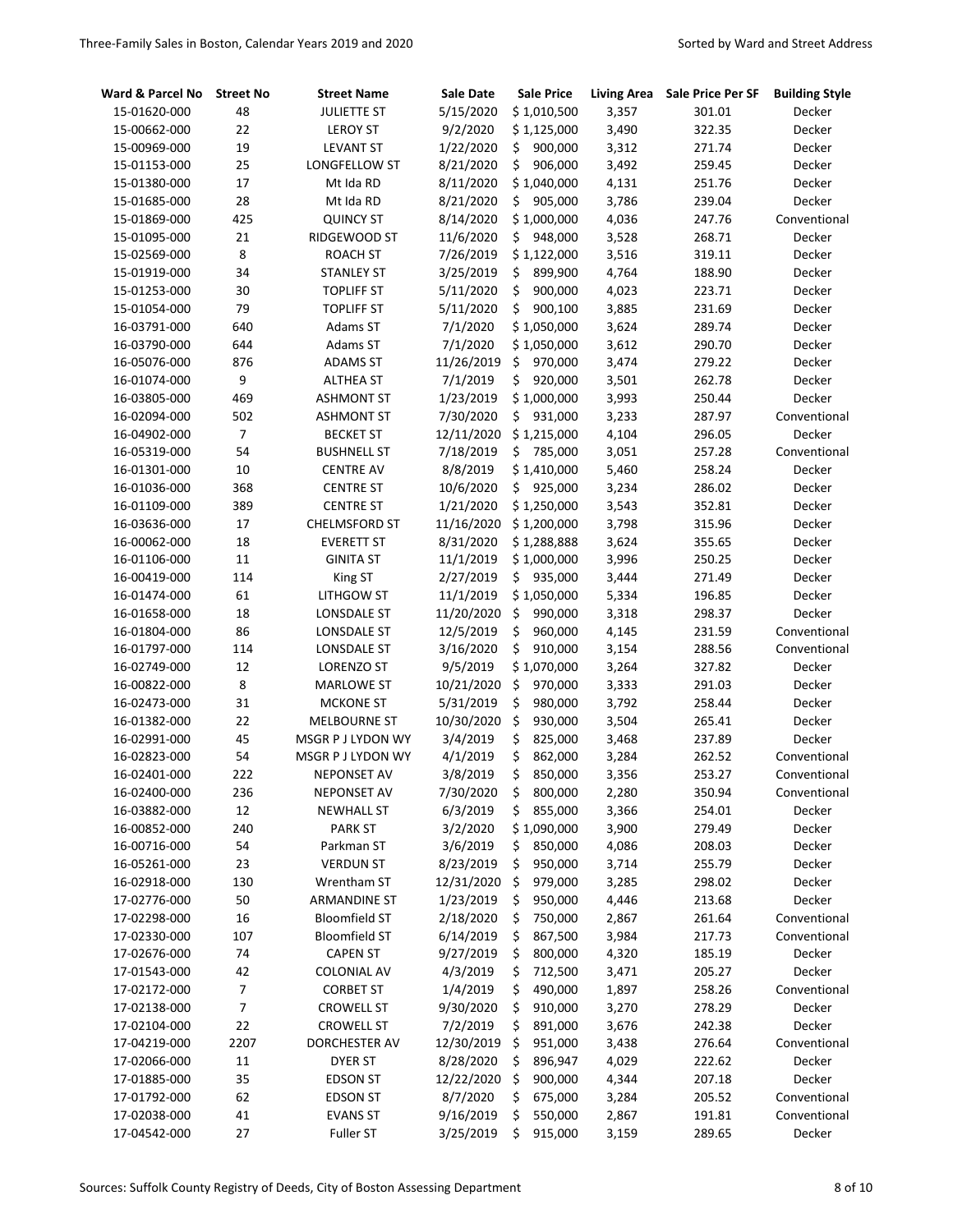| Ward & Parcel No | <b>Street No</b> | <b>Street Name</b>   | Sale Date  | <b>Sale Price</b> | <b>Living Area</b> | <b>Sale Price Per SF</b> | <b>Building Style</b> |
|------------------|------------------|----------------------|------------|-------------------|--------------------|--------------------------|-----------------------|
| 17-02381-000     | 33               | <b>GREENBRIER ST</b> | 11/15/2019 | \$<br>926,100     | 4,076              | 227.23                   | Conventional          |
| 17-01173-000     | 106              | <b>GREENBRIER ST</b> | 7/10/2019  | \$<br>758,000     | 4,446              | 170.49                   | Decker                |
| 17-01172-000     | 110              | <b>GREENBRIER ST</b> | 6/25/2019  | \$1,030,000       | 4,482              | 229.81                   | Decker                |
| 17-00292-000     | 11               | <b>KENBERMA RD</b>   | 9/25/2020  | \$<br>900,000     | 3,450              | 260.87                   | Decker                |
| 17-00300-000     | 35               | <b>KENBERMA RD</b>   | 12/18/2019 | \$<br>910,000     | 3,541              | 256.99                   | Decker                |
| 17-04798-000     | 60               | LITHGOW ST           | 9/15/2020  | \$1,075,000       | 4,410              | 243.76                   | Decker                |
| 17-00216-000     | 32               | <b>MILLET ST</b>     | 12/6/2019  | \$<br>830,000     | 3,768              | 220.28                   | Decker                |
| 17-00215-000     | 36               | <b>MILLET ST</b>     | 10/24/2019 | \$<br>630,000     | 3,750              | 168.00                   | Decker                |
| 17-00353-000     | 65               | MILLET ST            | 5/31/2019  | \$<br>820,000     | 3,786              | 216.59                   | Decker                |
| 17-00607-000     | 119              | <b>MILLET ST</b>     | 3/9/2020   | \$<br>615,000     | 2,772              | 221.86                   | Decker                |
| 17-01579-000     | 149              | <b>MILLET ST</b>     | 7/24/2019  | \$<br>805,000     | 3,628              | 221.89                   | Decker                |
| 17-02860-000     | 96               | <b>MILTON AV</b>     | 5/22/2019  | \$<br>920,000     | 4,689              | 196.20                   | Decker                |
| 17-02891-000     | 11               | <b>MORA ST</b>       | 7/7/2020   | \$<br>930,000     | 3,618              | 257.05                   | Decker                |
| 17-02895-000     | 27               | <b>MORA ST</b>       | 1/31/2020  | \$<br>891,000     | 4,581              | 194.50                   | Decker                |
| 17-02927-000     | 40               | <b>MORA ST</b>       | 12/12/2019 | \$<br>900,000     | 3,594              | 250.42                   | Decker                |
| 17-02926-000     | 44               | <b>MORA ST</b>       | 10/5/2020  | \$<br>915,000     | 3,579              | 255.66                   | Decker                |
| 17-02510-000     | 60               | <b>NELSON ST</b>     | 11/22/2019 | \$<br>610,000     | 3,462              | 176.20                   | Decker                |
| 17-00172-000     | 197              | Norwell ST           | 6/11/2019  | \$<br>690,000     | 3,139              | 219.84                   | Conventional          |
| 17-00311-000     | 521              | <b>PARK ST</b>       | 10/9/2020  | \$<br>875,000     | 3,250              | 269.25                   | Conventional          |
| 17-02653-000     | 48               | <b>SELDEN ST</b>     | 12/9/2019  | \$<br>800,000     | 4,080              | 196.08                   | Decker                |
| 17-01448-000     | 108              | SOUTHERN AV          | 8/23/2019  | \$<br>870,000     | 3,648              | 238.49                   | Decker                |
| 17-00227-000     | 55               | <b>SPENCER ST</b>    | 9/14/2020  | \$<br>710,000     | 4,080              | 174.02                   | Decker                |
| 17-00367-010     | 81               | <b>SPENCER ST</b>    | 11/18/2019 | \$<br>649,000     | 2,317              | 280.10                   | Semi-Det              |
| 17-00369-000     | 85               | <b>SPENCER ST</b>    | 10/19/2020 | \$<br>535,000     | 2,662              | 200.98                   | Semi-Det              |
| 17-00586-000     | 127              | <b>SPENCER ST</b>    | 10/16/2019 | \$<br>745,000     | 3,276              | 227.41                   | Decker                |
| 17-01555-000     | 263              | <b>TALBOT AV</b>     | 6/6/2019   | \$<br>735,000     | 4,347              | 169.08                   | Decker                |
| 17-00486-000     | 18               | W TREMLETT ST        | 8/4/2020   | \$1,020,000       | 3,168              | 321.97                   | Decker                |
| 17-00485-000     | 20               | W TREMLETT ST        | 7/15/2019  | \$1,000,000       | 4,770              | 209.64                   | Decker                |
| 17-01089-000     | 35               | <b>Waldeck ST</b>    | 3/16/2020  | \$<br>915,000     | 3,568              | 256.43                   | Conventional          |
| 17-02415-000     | 432              | Washington ST        | 1/17/2020  | \$<br>960,000     | 4,338              | 221.30                   | Decker                |
| 17-04455-000     | 832              | Washington ST        | 7/2/2019   | \$<br>900,000     | 3,543              | 254.02                   | Decker                |
| 17-00642-000     | 63               | <b>WHITFIELD ST</b>  | 12/9/2019  | \$<br>716,000     | 3,285              | 217.97                   | Conventional          |
| 17-00540-000     | 77               | <b>WHITFIELD ST</b>  | 3/26/2020  | \$<br>530,000     | 3,108              | 170.53                   | Decker                |
| 18-09420-010     | 10               | <b>ALLEN ST</b>      | 9/23/2019  | \$<br>730,000     | 2,800              | 260.71                   | Conventional          |
| 18-02128-000     | 20               | <b>Almont ST</b>     | 6/28/2019  | \$<br>815,000     | 3,770              | 216.18                   | Decker                |
| 18-05163-000     | 392              | <b>BEECH ST</b>      | 4/30/2020  | \$<br>840,000     | 4,441              | 189.16                   | Conventional          |
| 18-11783-000     | 144              | CHILD ST             | 2/3/2020   | \$<br>540,000     | 2,045              | 264.08                   | Conventional          |
| 18-06159-000     | 356              | <b>CUMMINS HW</b>    | 11/21/2019 | \$<br>790,000     | 3,507              | 225.24                   | Conventional          |
| 18-10328-000     | 180              | DANA AV              | 8/17/2020  | \$<br>599,000     | 2,419              | 247.64                   | Conventional          |
| 18-00871-000     | 19               | <b>EVELYN ST</b>     | 9/17/2019  | \$<br>850,000     | 3,537              | 240.32                   | Decker                |
| 18-00873-000     | 23               | <b>EVELYN ST</b>     | 5/28/2020  | \$<br>800,000     | 4,140              | 193.24                   | Decker                |
| 18-00862-000     | 8                | <b>FESSENDEN ST</b>  | 9/30/2019  | \$<br>655,000     | 5,289              | 123.84                   | Conventional          |
| 18-03132-000     | 31               | Hiawatha RD          | 11/17/2020 | \$<br>890,000     | 4,160              | 213.94                   | Decker                |
| 18-06765-000     | 733              | <b>HYDE PARK AV</b>  | 10/30/2020 | \$<br>875,000     | 3,258              | 268.57                   | Decker                |
| 18-09519-000     | 1873             | <b>HYDE PARK AV</b>  | 12/6/2019  | \$<br>934,000     | 4,356              | 214.42                   | Decker                |
| 18-04507-010     | 68               | KITTREDGE ST         | 12/2/2019  | \$<br>910,000     | 3,236              | 281.21                   | Conventional          |
| 18-07590-000     | 17               | <b>LEXINGTON AV</b>  | 11/26/2019 | \$<br>799,000     | 3,492              | 228.81                   | Decker                |
| 18-01198-000     | 10               | <b>MALTA ST</b>      | 4/9/2019   | \$<br>735,000     | 3,663              | 200.66                   | Decker                |
| 18-04960-000     | 130              | METROPOLITAN AV      | 5/6/2019   | \$<br>875,000     | 3,443              | 254.11                   | Conventional          |
| 18-00495-000     | 947              | <b>Morton ST</b>     | 1/27/2020  | \$<br>880,000     | 4,542              | 193.75                   | Decker                |
| 18-09168-020     | 45               | OAK ST               | 1/22/2019  | \$<br>781,000     | 3,690              | 211.65                   | Conventional          |
| 18-10524-000     | 35               | POND ST              | 10/31/2019 | \$<br>800,000     | 4,242              | 188.59                   | Decker                |
| 18-04682-000     | 229              | POPLAR ST            | 10/28/2020 | \$<br>910,000     | 3,348              | 271.80                   | Decker                |
| 18-01660-000     | 599              | RIVER ST             | 5/31/2019  | \$<br>870,000     | 3,924              | 221.71                   | Semi-Det              |
| 18-11867-000     | 1382             | <b>RIVER ST</b>      | 8/2/2019   | \$<br>837,000     | 2,080              | 402.40                   | Conventional          |
| 18-12958-000     | 71               | W Milton ST          | 9/8/2020   | \$<br>950,000     | 3,683              | 257.96                   | Conventional          |
| 18-03242-000     | 641              | Walk Hill ST         | 12/15/2020 | \$<br>850,000     | 3,615              | 235.13                   | Decker                |
| 18-04179-000     | 196              | WOOD AV              | 6/25/2019  | \$1,000,000       | 4,896              | 204.25                   | Decker                |